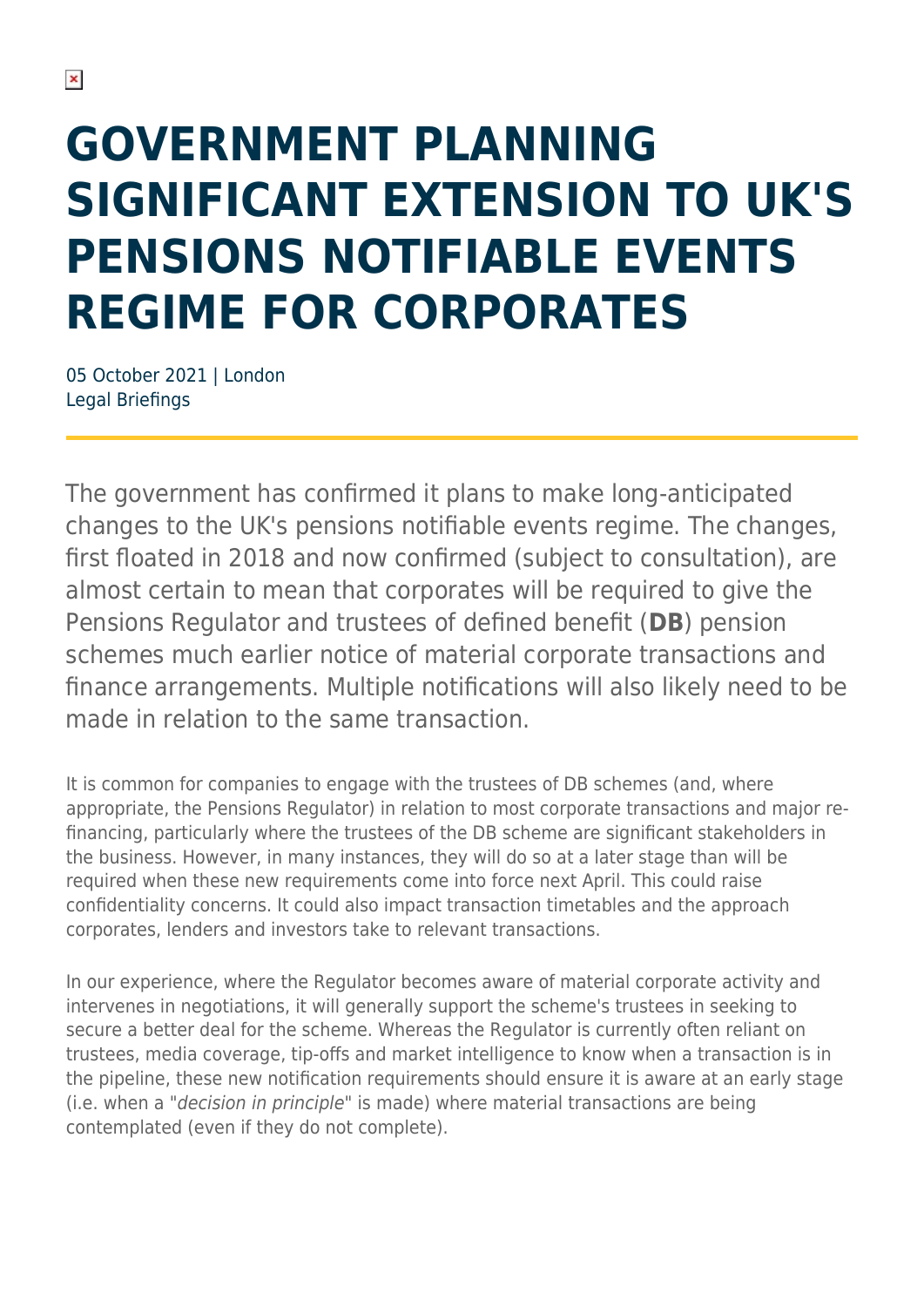Corporate sponsors of DB schemes and corporate groups with such schemes as well as their directors, acquirers, such as private equity firms, and lenders could all be impacted by these changes, which need to be taken seriously, as a failure to comply could result in a fine of up to £1 million. A failure might also form part of a series of acts which might constitute a **[criminal offence](https://hsfnotes.com/pensions/2021/10/01/new-pensions-criminal-offences-and-regulatory-sanctions-now-in-force/)**.

#### **PROPOSED CHANGES**

The government's proposals include:

- changes to the current list of notifiable events, and
- new notification requirements which will apply once the "*main terms*" have been proposed on material corporate transactions and on the granting of relevant security.

#### **CHANGES TO EXISTING NOTIFIABLE EVENTS**

The draft regulations contain two new notifiable events; namely, a *"decision in principle"* by an employer with a DB scheme:

- 1. to **sell a material part of its business or assets**, or
- 2. to **grant or extend a relevant security** over its assets, where this would result in the secured creditor being ranked above the scheme in the debt priority order.

A decision in principle is defined as being "a decision prior to any negotiations or agreements being entered into with another party". The consultation states this is intended to be the point at which an employer has made a decision to proceed, but has not negotiated specific terms or drawn up the contract.

As drafted, this trigger would create significant uncertainty about whether and, if so, when a duty to notify the Regulator arises. It assumes that corporate transactions follow a consistent and uniform pattern. But would, for example, a decision to enter into exploratory discussions about the potential sale of part of a business or its assets constitute a decision in principle? What if a decision is contingent on certain conditions being met? Also, what happens if a decision in principle to sell is made after negotiations have begun, rather than before as the regulations currently envisage?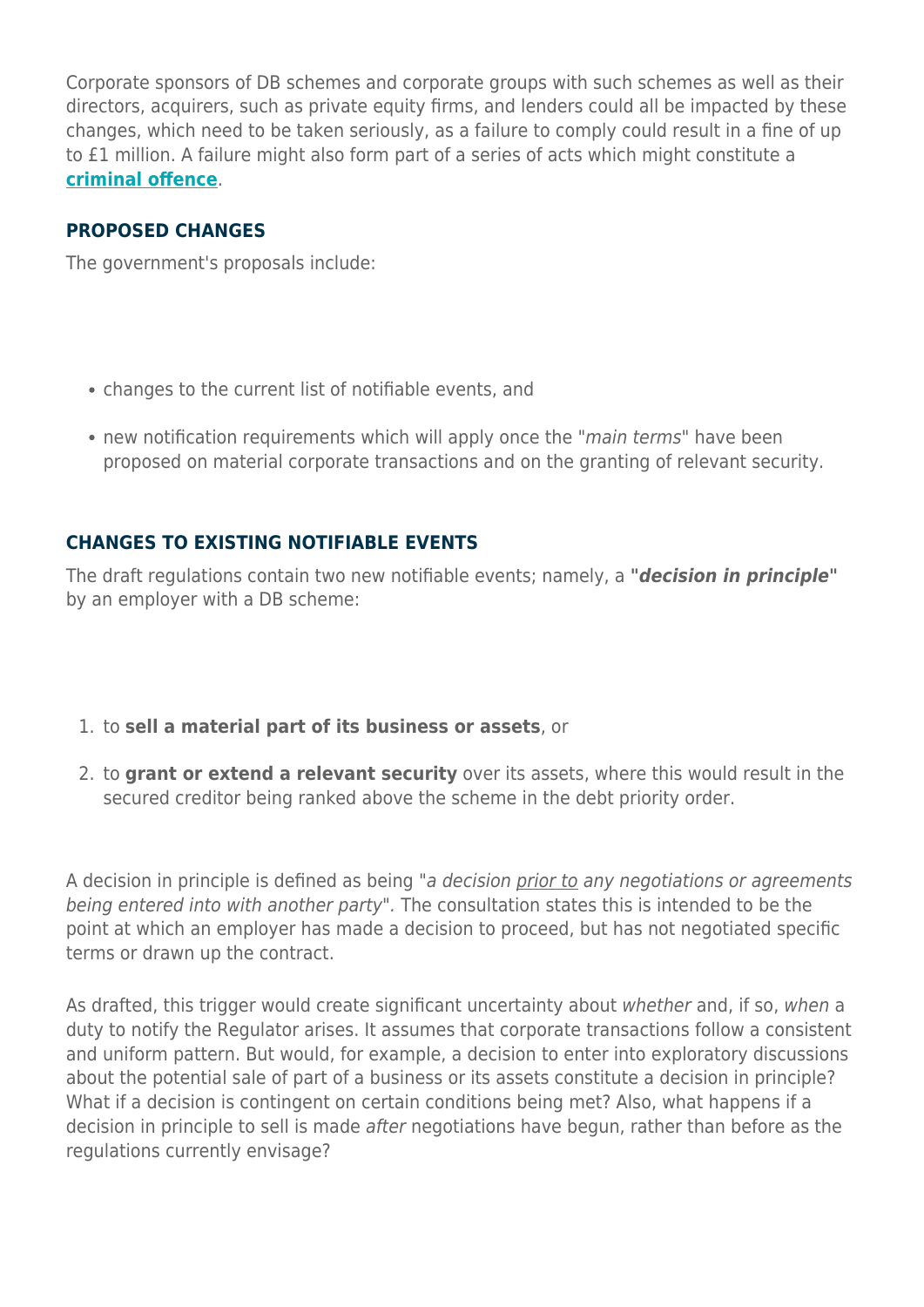It is anticipated the Pensions Regulator will issue guidance to clarify such points. However, it is unlikely this will provide clear answers in every scenario (as is the case with the guidance on the new criminal offences). This means, in some circumstances, difficult judgment calls may need to be made about when a duty to notify arises. This is of particular concern given that a failure to notify by an individual or company without a reasonable excuse, could attract a fine of up to £1 million. This could also be taken into account by the Regulator when it is deciding whether the new criminal offences of causing a material detriment to a DB scheme or avoiding a section 75 debt have been committed.

#### **SALE OF A MATERIAL PART OF A BUSINESS OR ASSETS**

In relation to the first new notifiable event, it will be for the employer to establish whether a potential transaction relates to a material part of its business or assets. According to the draft regulations, a material part of a business or assets will, broadly, be such part of a business or assets as account for more than 25% of an employer's annual revenue or asset value.

Where more than one transaction takes place within a 12 month period, the impact of previous transactions will need to be taken into account (and aggregated) in assessing whether the 25% threshold is exceeded.

#### **GRANTING OR EXTENDING RELEVANT SECURITY**

The second new notifiable event will arise where an employer, or one or more of its subsidiaries, intends to grant "relevant security" comprising more than 25% of either the employer's consolidated revenues or gross assets.

Relevant security includes:

- fixed and floating charges over assets of the employer or wider employer group, and
- all-asset floating charges which give the charge-holder the right to appoint an administrator.

However, it does not include the refinancing of an existing debt (except where this entails the granting of the types of security referred to above), security for chattels or financing for company vehicles.

#### **CHANGE OF CONTROL AND WRONGFUL TRADING**

The regulations will also amend the existing notifiable event relating to the relinquishing of control of a DB sponsor to bring forward the timing of the notification requirement so that, in future, it will arise when there is: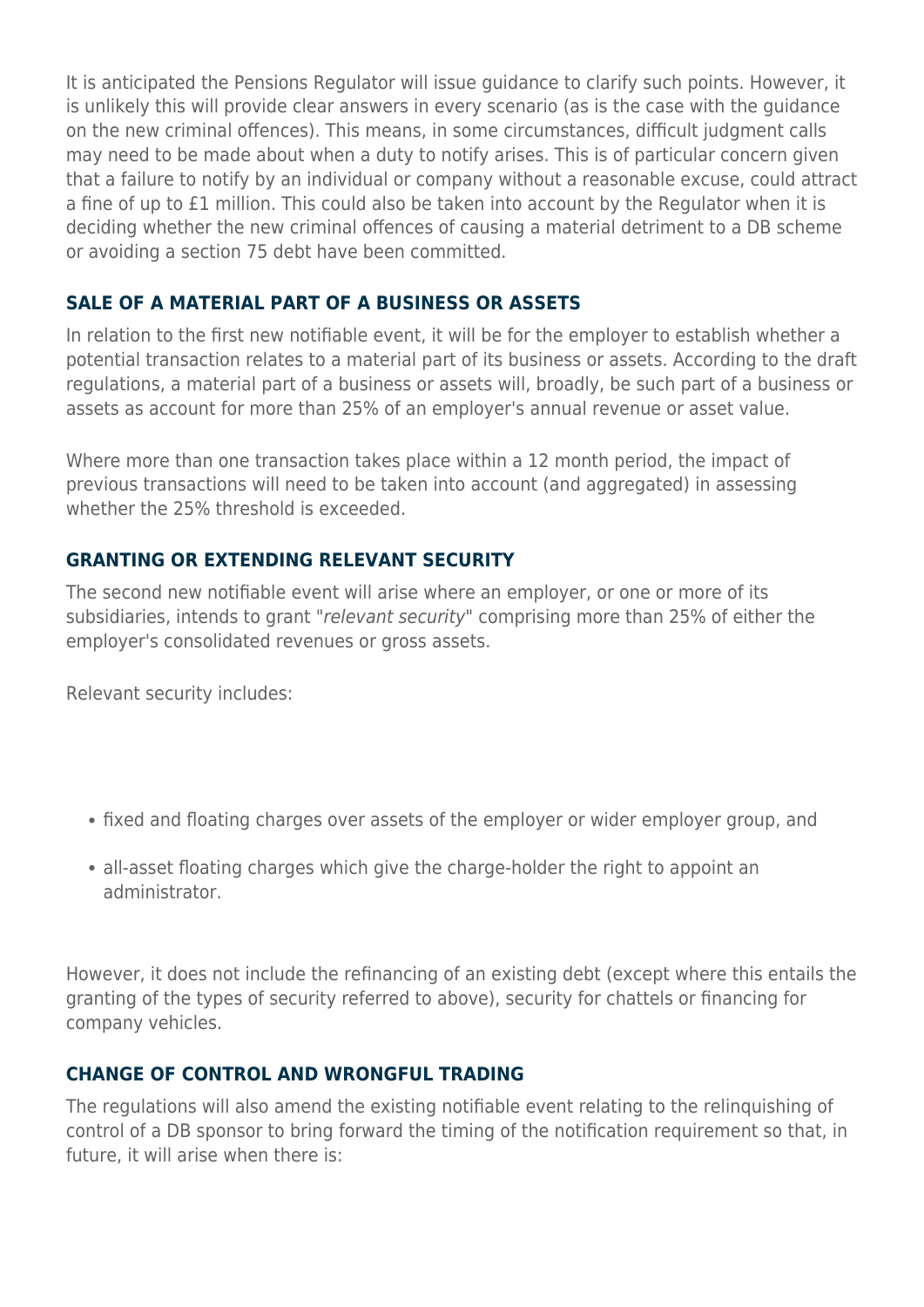- a **decision in principle** by a controlling company to relinguish control of the sponsor company, or
- an *offer* to acquire control of the sponsor company, where a decision in principle to relinquish such control has not been made.

Currently, the duty to notify only arises in this context at the point the decision to relinquish control is actually made. In most circumstances, this is treated as the point at which the transaction signs. Having said that, where the Takeover Code applies to a proposed transaction earlier public disclosure of the transaction and engagement with a DB scheme's trustees is required.

Finally, the regulations will also remove the existing wrongful trading notifiable event, as it is not considered to be effective, given that a director is unlikely to admit voluntarily that a company has been trading wrongfully (and, unsurprisingly, no such notification has in fact ever been made!).

#### **ADDITIONAL NOTIFICATION REQUIREMENTS**

As well as introducing new notifiable events at the outset of a material corporate transaction or security arrangement, the draft regulations will also introduce additional notification obligations which will apply as negotiations unfold. In particular, DB sponsors (and "connected" and "associated" persons) will be required to notify the Regulator and their DB scheme's trustees when the "*main terms*" have been "*proposed*" in relation to:

- an intended sale of a material proportion of a DB sponsor's business or assets
- the intended granting or extending of relevant security by a DB sponsor over its assets which would result in the secured creditor outranking the DB scheme, and
- the intended relinquishing of control of a DB sponsor by a controlling company (or the relinquishment itself where this occurs without a decision to do so having been taken).

Once again, it is unclear when the "main terms" will be deemed to have been agreed in the context of a relevant transaction. Although the Regulator's guidance may shed some light on this any uncertainty will cause concern among DB sponsors and related group companies, directors, lenders and other related parties given the penalties that can be imposed where there is a failure to notify.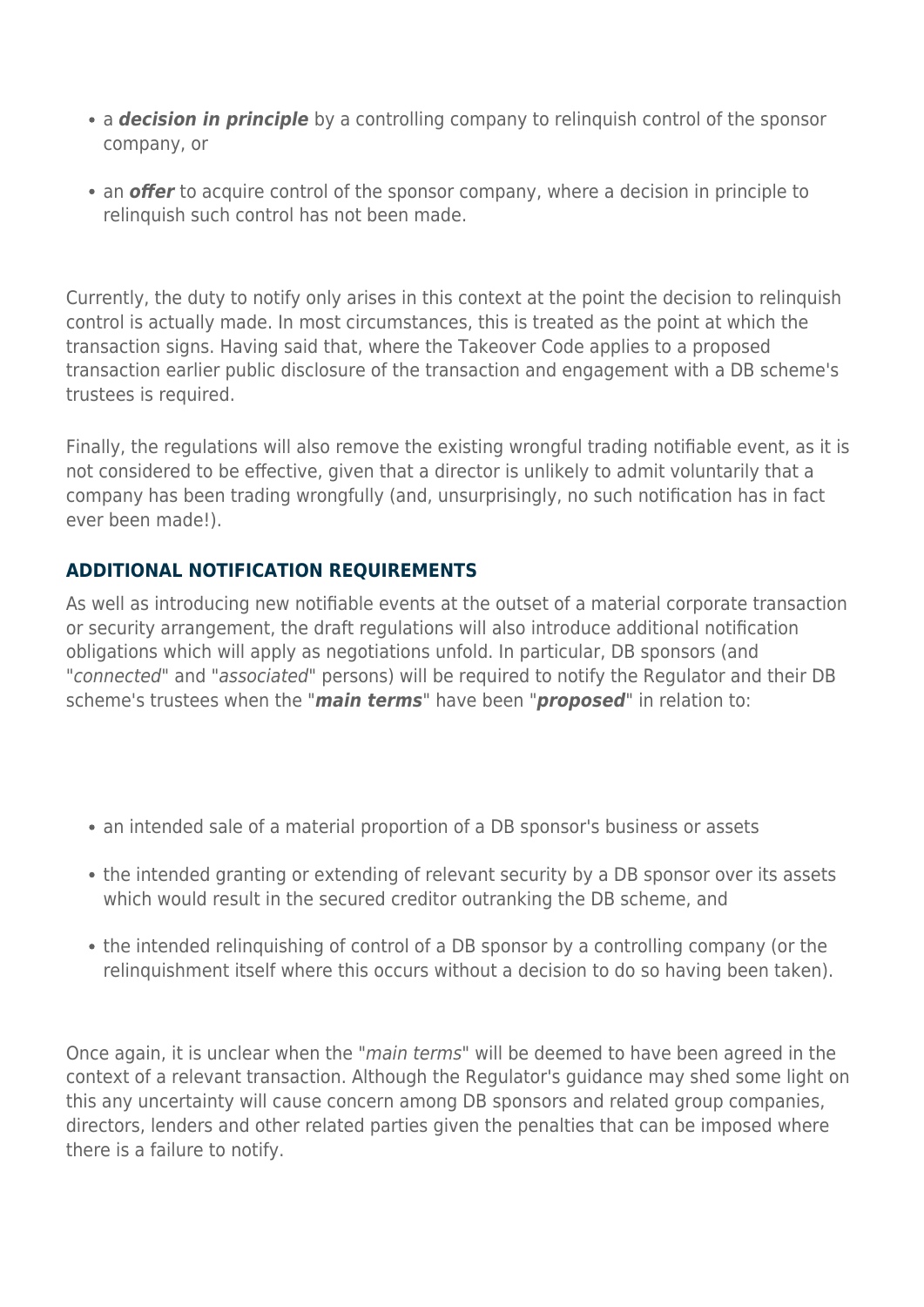Employers will also be required to notify the Regulator and their scheme's trustees about any "material change" to any of the notifiable events listed above, or in the expected effects of them, or if such an event will no longer take place. The draft Regulations define "material change" non-exhaustively as covering "a change in the proposed main terms" or "a change in steps taken to mitigate any adverse effect of the event".

Once again, these definitions are imprecise and will create uncertainty as to when the duty arises. For example would the main terms being proposed capture putting an auction draft of a sale contract into a data room? These new requirements are also likely to mean companies will be required to make multiple notifications to the Regulator and their scheme's trustees in relation to the same transaction. A revised "accompanying statement" will also have to be provided as part of each material change notification.

#### **CONTENTS OF "ACCOMPANYING STATEMENT"**

The draft Regulations indicate the so-called "accompanying statement", which must be provided as part of a notification once the main terms of a transaction have been proposed (and alongside any subsequent material change notification), will need to contain the following information:

- the event and any main terms proposed
- any adverse effects of the event on the DB scheme
- any adverse effects on the employer's ability to meet its legal obligations to support the scheme
- any steps taken to mitigate those adverse effects, and
- any communication with the trustees or managers or the eligible scheme about the event.

The fact such information will need to be provided at an early stage of a transaction will raise concerns about confidentiality and compliance with market abuse requirements, particularly where the disclosures contain market sensitive information. Despite these concerns being raised when the government first proposed these changes in 2018, the draft regulations do not address this.

#### **NEXT STEPS**

The consultation period runs from 8 September 2021 until 27 October 2021, with a view to the new provisions coming into force on 6 April 2022.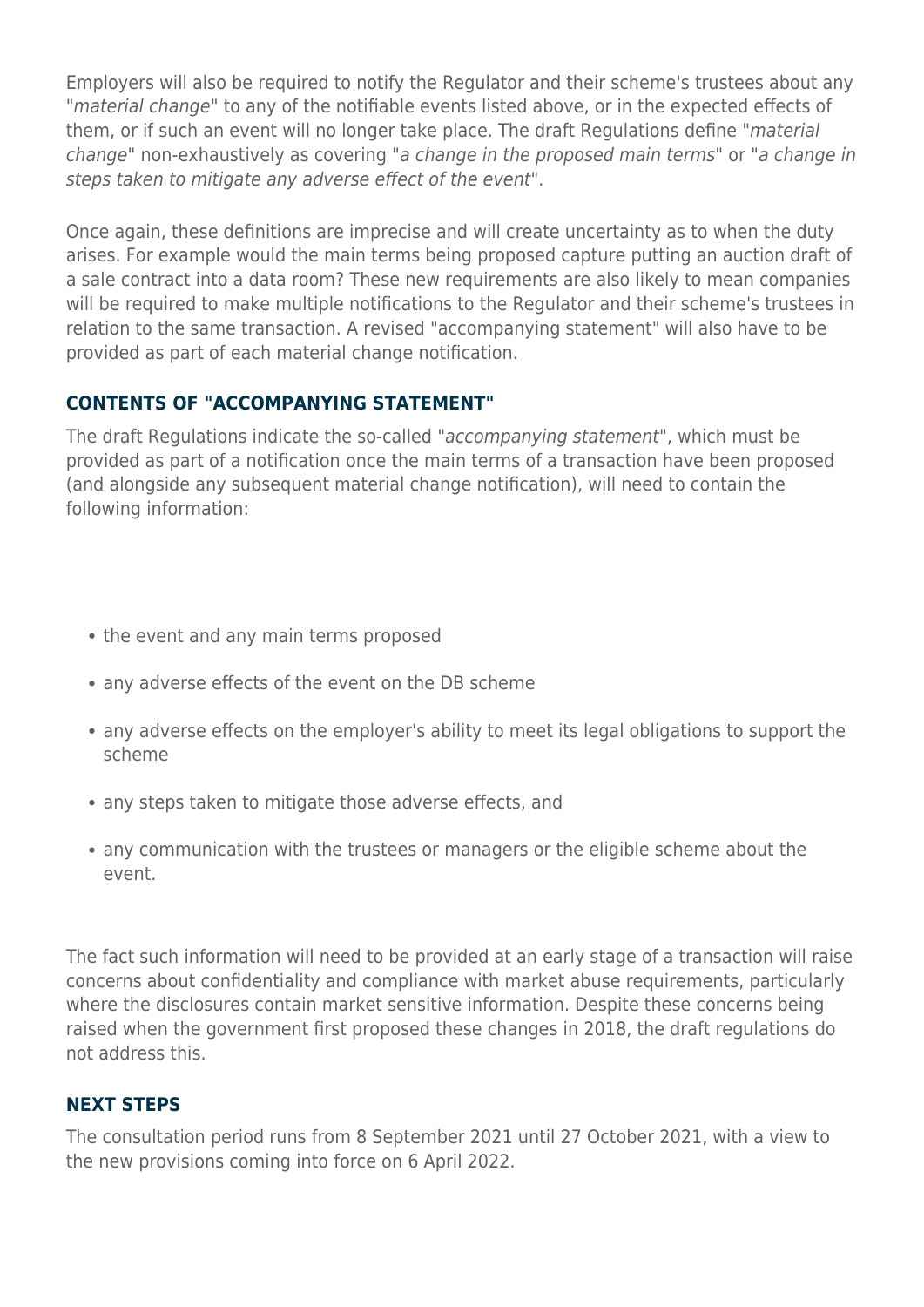#### **COMMENT**

A lot has been said about the new pensions criminal offences and financial penalties that come into force on 1 October 2021. Arguably, these new notification proposals will have an even more significant impact, in practice, on day to day corporate activity in the UK.

Although the new offences and sanctions are causing concern they are unlikely to require corporates (and other parties) to significantly alter their approach to corporate transactions and the granting of security. In contrast, these new notification requirements would force corporates with DB schemes to notify the Pensions Regulator and their scheme's trustees at a much earlier stage in such transactions. This in turn is likely to require them to have to go further to address any potential detriment to their scheme.